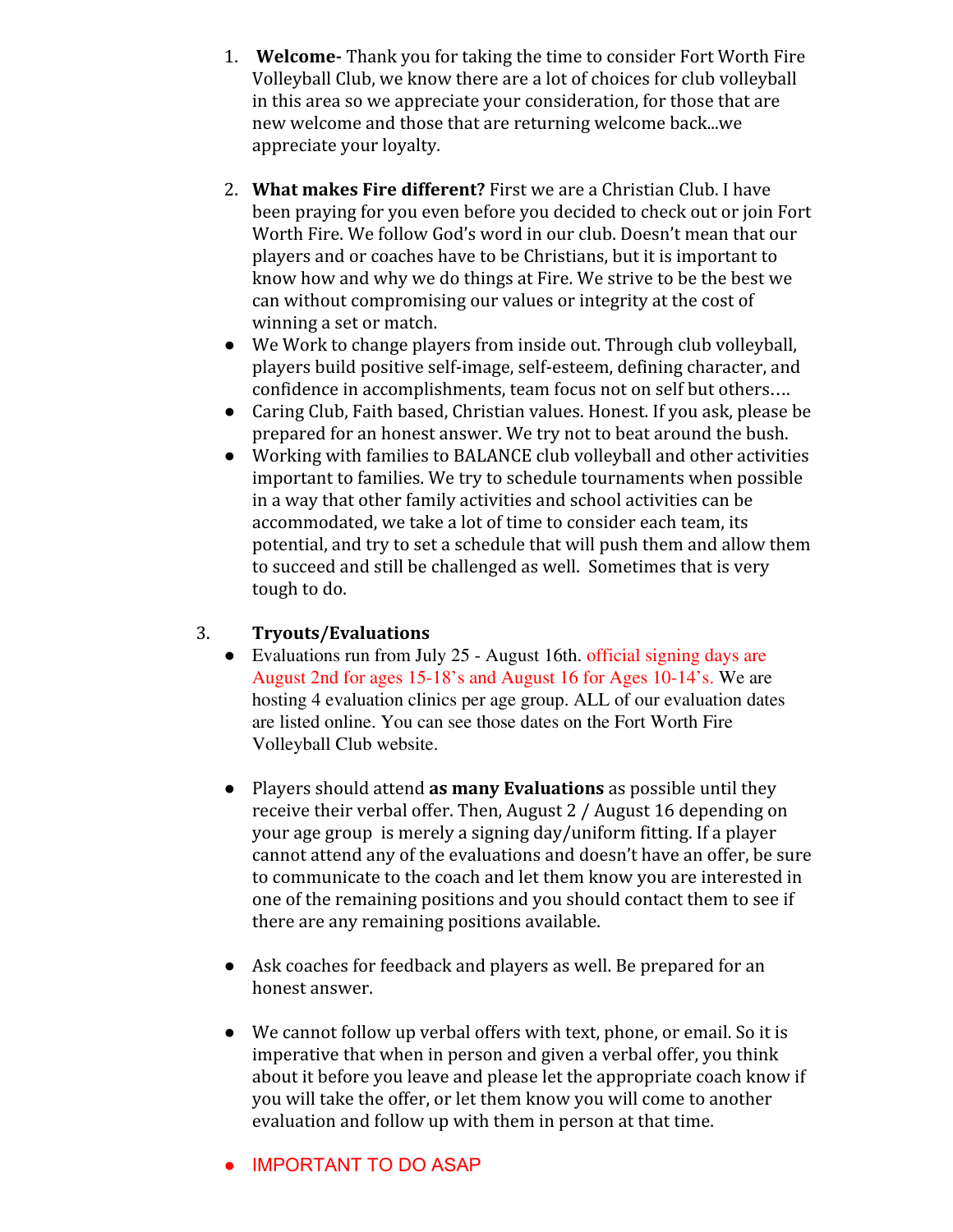- NEW PLAYERS TO REGION AND USAV VOLLEYBALL MUST REGISTER AS A NEW PLAYER ON REGION WEBSITE. YOU WILL ALSO HAVE TO VERIFY E-MAIL ADDRESS TO WHICH THE OFFER WILL BE E-MAILED. ● RETURNING PLAYERS TO THE REGION MUST VERIFY E-MAIL
- ADDRESS TO WHICH THE OFFER WILL BE E-MAILED.

[Please go to our website for the link to register for these important steps](https://ntr.vstarvolleyball.com/ocs/index.php)

## **Signing day/Tryouts.**

- 1. **If you received a verbal offer**, we will email you an official offer. YOU MUST respond to the offer within a certain period or the offer laps. FOLLOW the steps from the e-mail offer. ACCEPT, DECLINE, WRONG PLAYER. Once you accept then follow the additional steps so we can confirm and you will be officially added to the team. Failure to follow the remaining steps will not allow us to accept you as a player and it won't matter that you accepted the verbal offer. Once you accept the official offer simply bring the paperwork listed to the official signing time from 2-5pm on August 2nd or 16th depending on your age group.
- 2. If you CANNOT figure it out via computer/phone...don't give up, just come to Game On and we will get it all worked out for you.

# **4. BRING TO SIGNING DAY**:

- 1. Copy of Birth Certificate.
- 2. NOTARIZED NTR Medical Release Form for Purple and White Teams.
- 3. Agreement form
- 4. Plan to have uniform fittings on signing day. Shoes and accessories are optional and can be purchased separately at GO or any other store of choice.
- 5. Spirit apparel will be offered through an online store.
- 6. Purchase \$27 GO membership after signing, uniform fittings before you leave complex.
- 7. Set up down payment and monthly payments online (or get with Cody directly)

**TEAMS/PRICING** Purple-top/White-2nd/Black-3rd/Grey-4th . See [website](http://www.fortworthfirevolleyball.com/club-teams-and-fees.html) for additional package information. Includes all Uniforms, coach's expense, and entry fees, hotel costs for players at travel tournaments.

## **Coaching Staff-**

- All are full time professional employees or students.
- Players and coaches should not friend each other on FB. Can text, but need to have a parent included in the text message. Communication should only be for logistical reasons, times, missing practices, etc…
- Coaches are expected to communicate with you weekly once practices begin.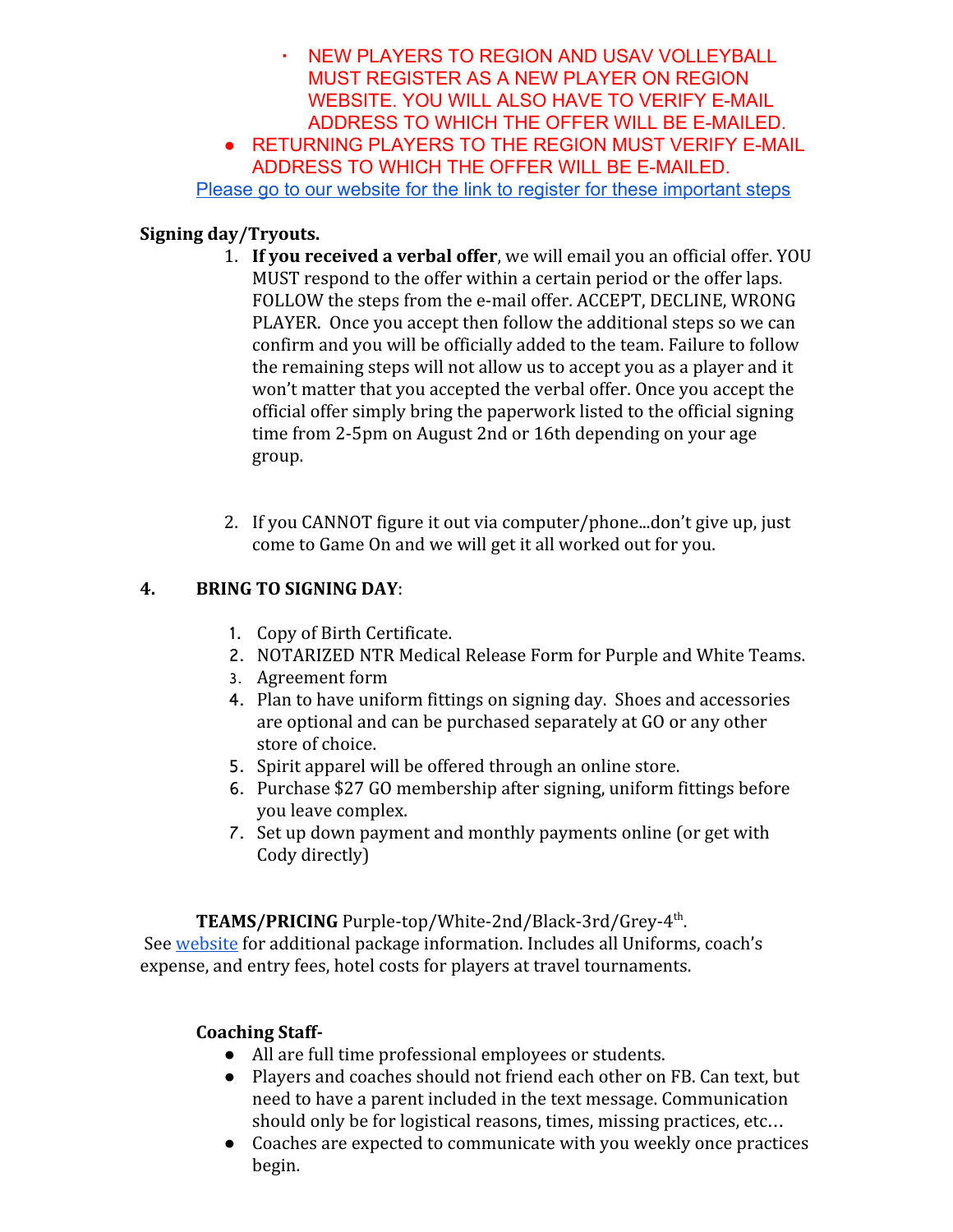- See parent/player guidelines on the website about proper communication with coaches.
- If a Coach becomes unavailable to attend practice/tournaments we will have a substitute coach fill in.
- In the event a coach is removed we will replace the coach. This does not warrant any type of discount or money back. You commit to a team not a coach.

## **Practices:**

- **●** Purple and white teams only: November 1x practice per week.
- **●** ALL teams will begin in December with 2X practices.
- **●** No practices during Thanksgiving or Christmas. We will have opportunities for open gym for those in town.
- **● Spring Break- tournament on both ends of Spring Break. This would only be for 13-17 Purple teams only. (Denver, Co)**
- Players need to give notice if she is going to miss practice/tournament as soon as they are aware.
- Players need to make up practices when possible.
- If a player misses practice/tournament they will have to earn their position back.
- Players who are required to participate in school activities we work with you. Not penalized...one reason for us to take 11 players.
- Practice schedules TBD-We are adding an earlier time slot (5:30-7:30pm 11U-14U / 7:30-9:30pm 16U-18U / 15U can be either time slot)
- **● As soon as teams are formed, schedules and practice times will be posted on your team page.**

**Tournaments:** Individual Team Tournament schedules will be posted on FW Fire Website on each team's page.

#### **What to Expect at Tournaments**:

- AM Wave usually starts at 8am. Arrive by 7am, or the PM wave usually starts at 2:30-3pm. Arrive one hour before start. Play pools of 3-4 teams. Everyone plays each other in the pool, then moves onto whatever bracket they qualify for. Usually the top two advance to Gold, others to silver, bronze. Most tournaments are in Plano/Garland/Frisco/ Dallas Convention Center with a few in Arlington. Hotels are not required for local tourneys. Some choose to stay close.
- **One-Day tournaments** for Grey and 11's teams. Play on Saturday's usually, play starts at 8am, finishes usually by 7pm.

#### **Travel Tournaments**

● - The club will book hotels for all players on 14u teams and older. The majority of our travel tourneys are considered Stay and Play. That means I have to use a select group of hotels. I will always share with